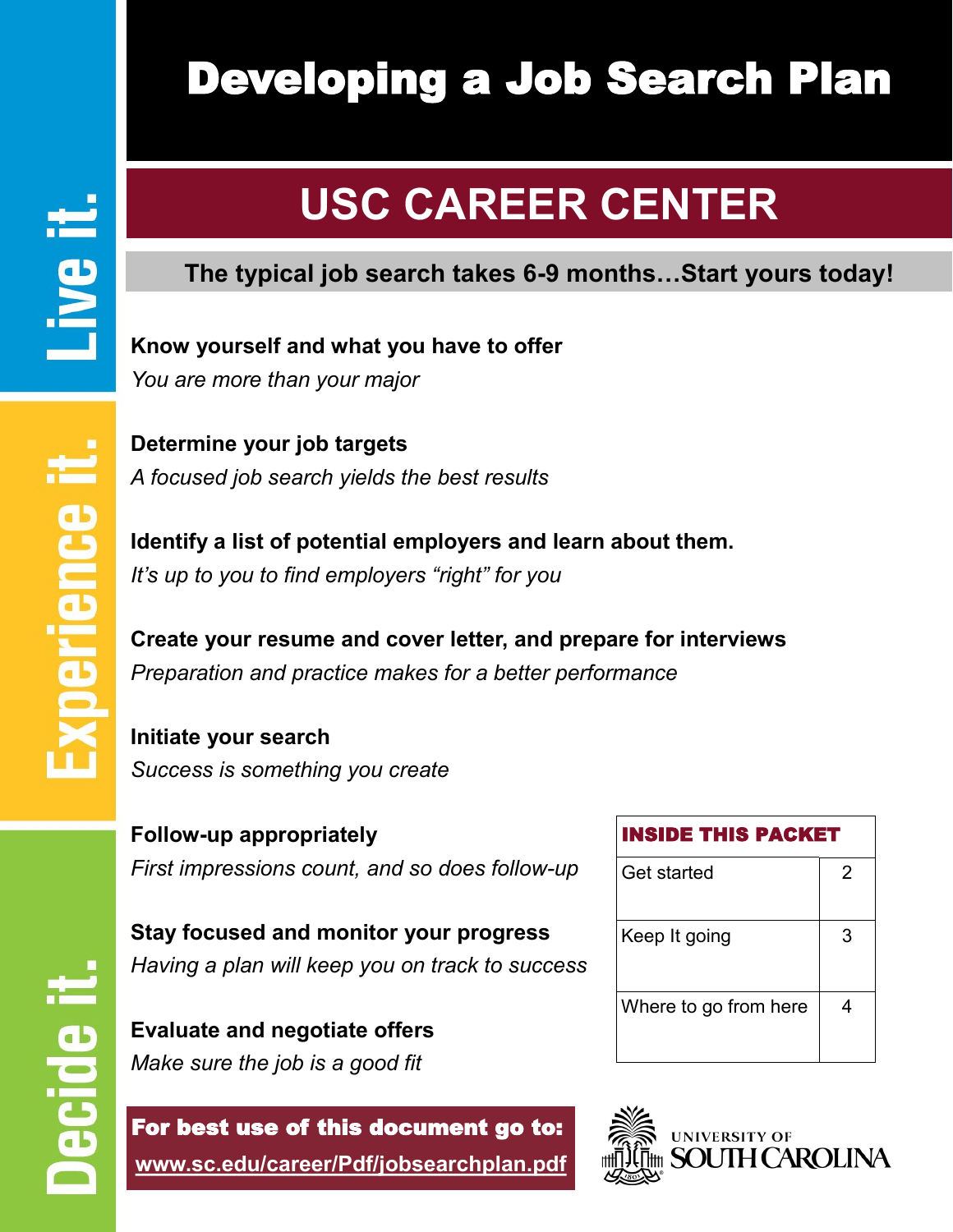# **GET STARTED...**

# **Know Yourself and What you Have to Offer**

- 1. Consult a staff member to decide if you should begin with career assessments.
- 2. Identify and list all academic and non-academic experiences:
	- a. List all college education, related coursework, certifications, and specialized training.
	- b. List all your work, student organization, and community service experiences.
- \_\_\_\_\_ **3.** Complete the Career Center's *Identify Transferable Skills* tip sheet to identify the skills you have demonstrated in the past.
- \_\_\_\_\_ **4.** Complete the *Identify Personal Qualities* tip sheet to identify words that describe you.
- \_\_\_\_\_ **5.** Complete the *Identify Work Values* tip sheet to prioritize your top ten working conditions.
- 6. Meet with a staff member to review all of your assessment results.



### **Define Desired Job Tasks and Employer Targets**

- **1.** Define your geographic targets.
- \_\_\_\_\_ **2.** Complete the *Identify Desired Work Tasks* tip sheet.
- \_\_\_\_\_ **3.** Complete the *Identify Sectors & Areas of Interest* tip sheet.
- 4. Explore jobs you can pursue with your major.
- **5.** Research market trends to identify which jobs are in great demand.
- 6. Meet with a staff member if you need assistance.



# JOB AND EMPLOYER TARGETS - RESOURCES

## **Learn More About Potential Employers**

- **1.** Develop an initial list of employers that interest you:
	- a. Use the Career Center Resource Room and web resources to identify employers in your area of interest, including *Handshake*, our electronic job posting board.
	- b. Consult with Career Center staff about Job Shadowing, information interviewing, and other forms of networking to learn more.
	- 2. Prioritize your list of potential employers:
		- a. Use the *Employer Information* tip sheet to research employer targets.
		- b. Thoroughly research each employer's website to learn about its culture, values, and hiring process.



#### LIST OF POTENTIAL EMPLOYERS - RESOURCES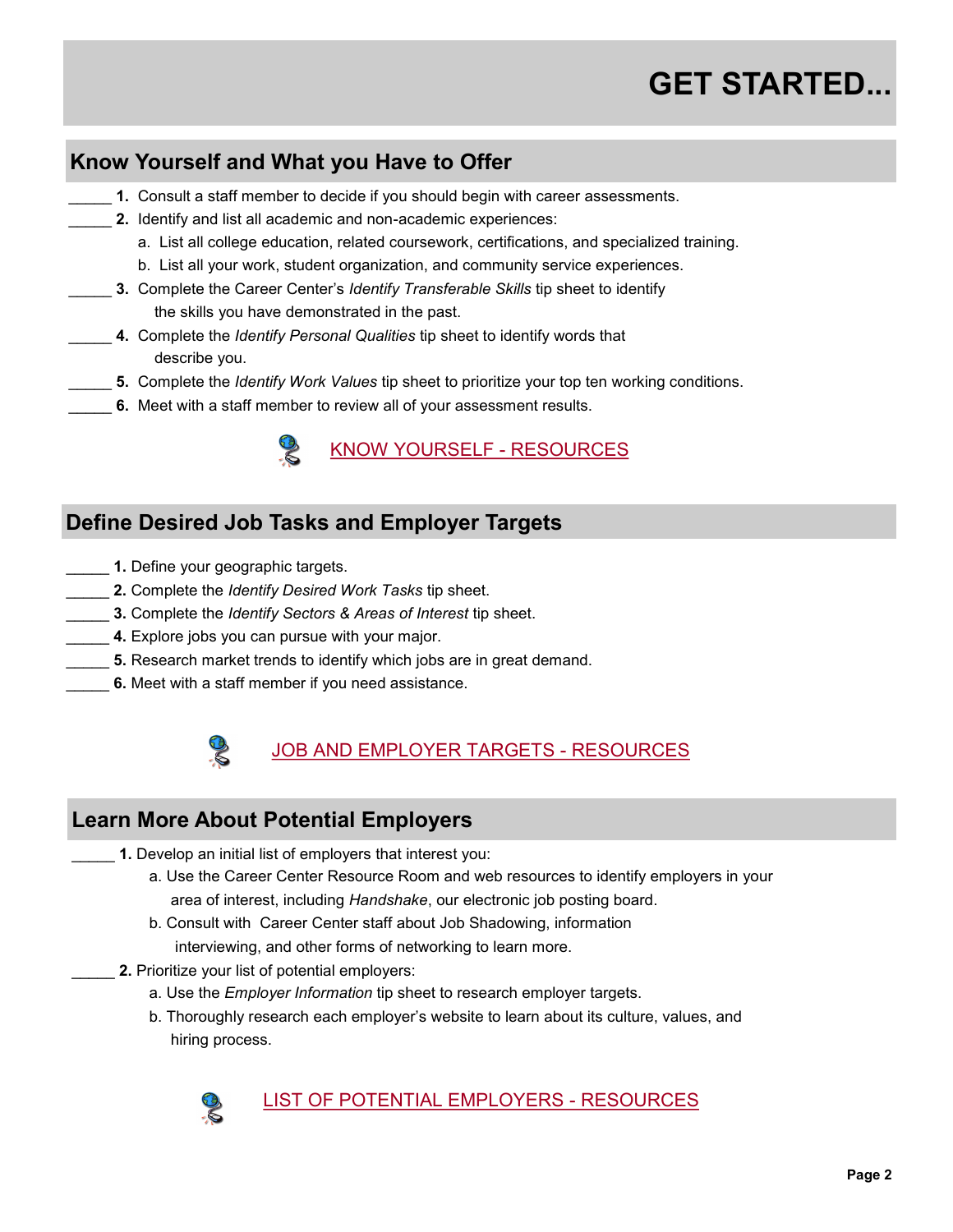# **Create Your Resume and Cover Letter and Prepare for Interviews**

- 1. Prepare your resume and cover letter:
	- a. Use the Career Center's *Resume Writing* tip sheet (includes information about cover letters) and *OptimalResume* program to develop a draft of your resume.
	- b. Using what you've learned about yourself and your potential employers, tailor your resume and cover letter to each job to which you apply.
	- c. Meet with Career Center staff to review your resume and cover letter.
	- d. Obtain resume approval for use in *Handshake*, our electronic job posting board.
	- e. Create a separate document using your resume header for your reference list.
- 2. Learn how to present yourself professionally to employers:
	- a. Update email addresses and voicemail messages to portray a professional image.
	- b. Acquire appropriate attire (business suit) for recruitment events and interviews.
	- c. Learn about general professional etiquette to make a positive first impression.
	- 3. Prepare for the interviewing process:
		- a. Review the Career Center's tip sheets on interviewing.
		- b. Improve answers to potential interview questions by using the Career Center's practice interviewing software.
		- c. Practice your interviewing skills using InterviewStream.

#### RESUME, COVER LETTER, AND INTERVIEWING - RESOURCES

#### **Initiate your search**

R

- 1. Consult with Career Center staff to identify the most appropriate strategies for finding job openings. Examples include:
	- a. *Handshake*, our electronic job posting board.
	- b. Career Center Resource Room and web resources.
	- c. Classified ads, professional organizations' websites and publications.
	- d. Employer information sessions (please see *Handshake* for upcoming sessions). e. Job fairs.
- 2. Consult the Career Center Resource Room publications for additional job searching strategies.
- \_\_\_\_\_ **3.** Develop a network:
	- a. Brainstorm a list of people who work or know someone in the industry you are targeting: i.e., parents, relatives, neighbors, friends, faculty, former and current employers, social group members and alumni.
	- b. Create your sales pitch: a 20-30 second message to let the employer know your related interests and what makes you a highly desirable candidate.
	- c. Schedule informational interviews with people who may be able to assist you.
	- d. Persevere it may take 10-12 contacts before you find someone who can help.
	- 4. Establish direct contact with employers through emails, telephone calls, or letters:
		- a. Evaluate employer interactions and identify ways to improve your techniques.



INITIATE SEARCH - RESOURCES